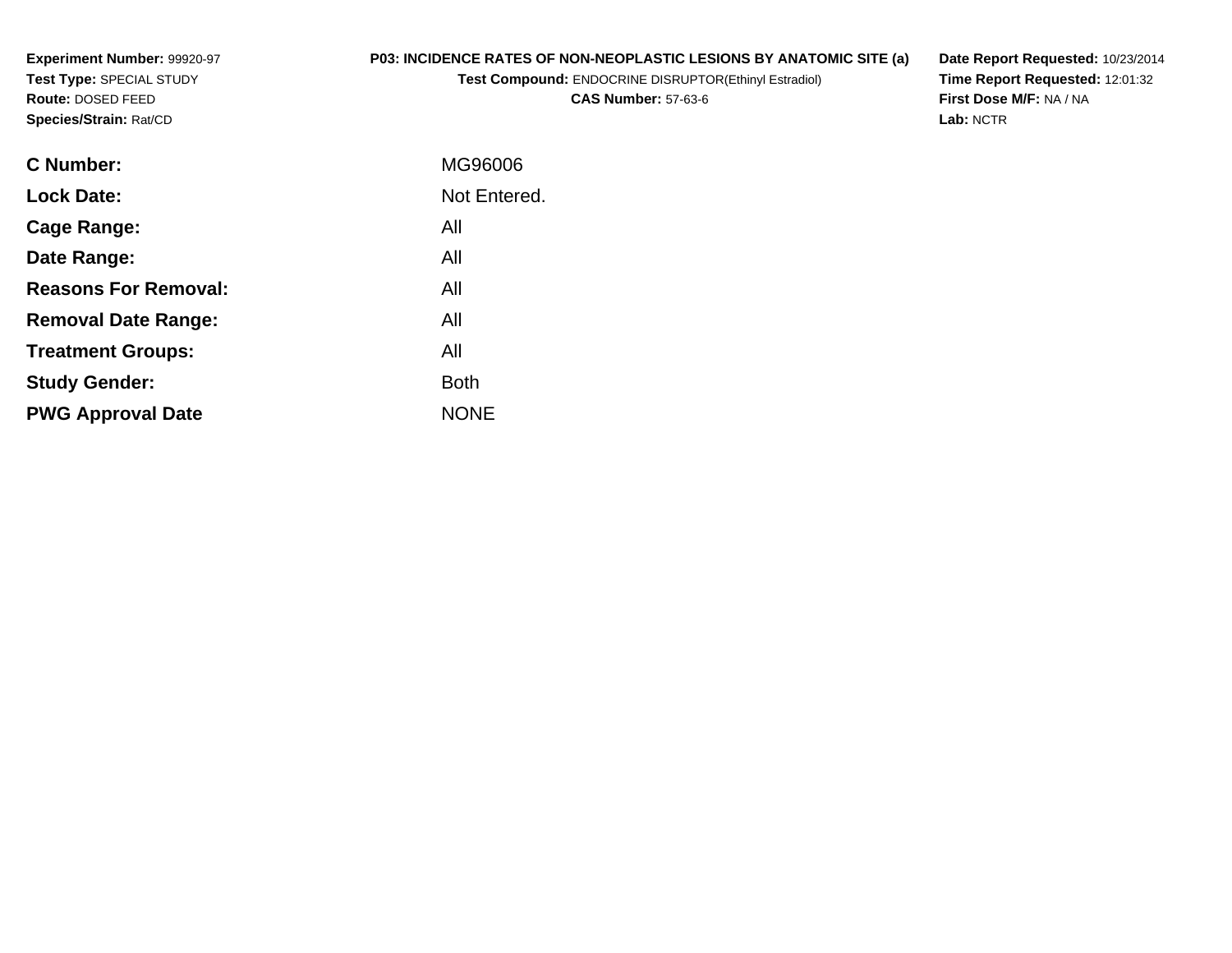**Test Compound:** ENDOCRINE DISRUPTOR(Ethinyl Estradiol)

**CAS Number:** 57-63-6

**Date Report Requested:** 10/23/2014**Time Report Requested:** 12:01:32**First Dose M/F:** NA / NA**Lab:** NCTR

| <b>CD Rat MALE</b>                      | F <sub>2</sub><br><b>CONTROL</b> | F <sub>2</sub><br><b>2.0 PPB</b> | <b>10 PPB</b><br>F <sub>2</sub> | <b>50 PPB</b><br>F <sub>2</sub> |
|-----------------------------------------|----------------------------------|----------------------------------|---------------------------------|---------------------------------|
| <b>Disposition Summary</b>              |                                  |                                  |                                 |                                 |
| <b>Animals Initially In Study</b>       | 25                               | 25                               | 25                              | 25                              |
| <b>Early Deaths</b>                     |                                  |                                  |                                 |                                 |
| <b>Survivors</b>                        |                                  |                                  |                                 |                                 |
| <b>Terminal Sacrifice</b>               | 25                               | 25                               | 25                              | 25                              |
| <b>Animals Examined Microscopically</b> | 25                               | 25                               | 25                              | 25                              |
| ALIMENTARY SYSTEM                       |                                  |                                  |                                 |                                 |
| Intestine Small, Ileum                  | (0)                              | (1)                              | (0)                             | (0)                             |
| Hyperplasia, Lymphoid                   |                                  | 1 (100%)                         |                                 |                                 |
| Liver                                   | (25)                             | (1)                              | (1)                             | (25)                            |
| Erythrophagocytosis                     |                                  |                                  |                                 | 1(4%)                           |
| Hematopoietic Cell Proliferation        |                                  |                                  |                                 | 1(4%)                           |
| Hepatodiaphragmatic Nodule              |                                  | 1 (100%)                         | 1 (100%)                        | 1(4%)                           |
| Infiltration Cellular, Lymphocyte       | 3(12%)                           |                                  |                                 | 1(4%)                           |
| Inflammation, Chronic Active            | 10 (40%)                         |                                  |                                 | 12 (48%)                        |
| CARDIOVASCULAR SYSTEM                   |                                  |                                  |                                 |                                 |
| None                                    |                                  |                                  |                                 |                                 |
| <b>ENDOCRINE SYSTEM</b>                 |                                  |                                  |                                 |                                 |
| <b>Adrenal Cortex</b>                   | (25)                             | (0)                              | (0)                             | (25)                            |
| Vacuolization Cytoplasmic               | 1(4%)                            |                                  |                                 |                                 |
| Adrenal Medulla                         | (24)                             | (0)                              | (0)                             | (25)                            |
| <b>Pituitary Gland</b>                  | (23)                             | (0)                              | (0)                             | (25)                            |
| Pars Distalis, Cyst, Multiple           | 1(4%)                            |                                  |                                 |                                 |
| Pars Distalis, Hypertrophy              |                                  |                                  |                                 | 1(4%)                           |
| <b>Thyroid Gland</b>                    | (24)                             | (0)                              | (0)                             | (25)                            |
| Cyst, Squamous                          | 4 (17%)                          |                                  |                                 | 3(12%)                          |
| Cyst, Squamous, Multiple                |                                  |                                  |                                 | 2(8%)                           |
| <b>Ectopic Thymus</b>                   | 1(4%)                            |                                  |                                 |                                 |

a - Number of animals examined microscopically at site and number of animals with lesion

**Experiment Number:** 99920-97**Test Type:** SPECIAL STUDY**Route:** DOSED FEED**Species/Strain:** Rat/CD

 $\overline{\phantom{0}}$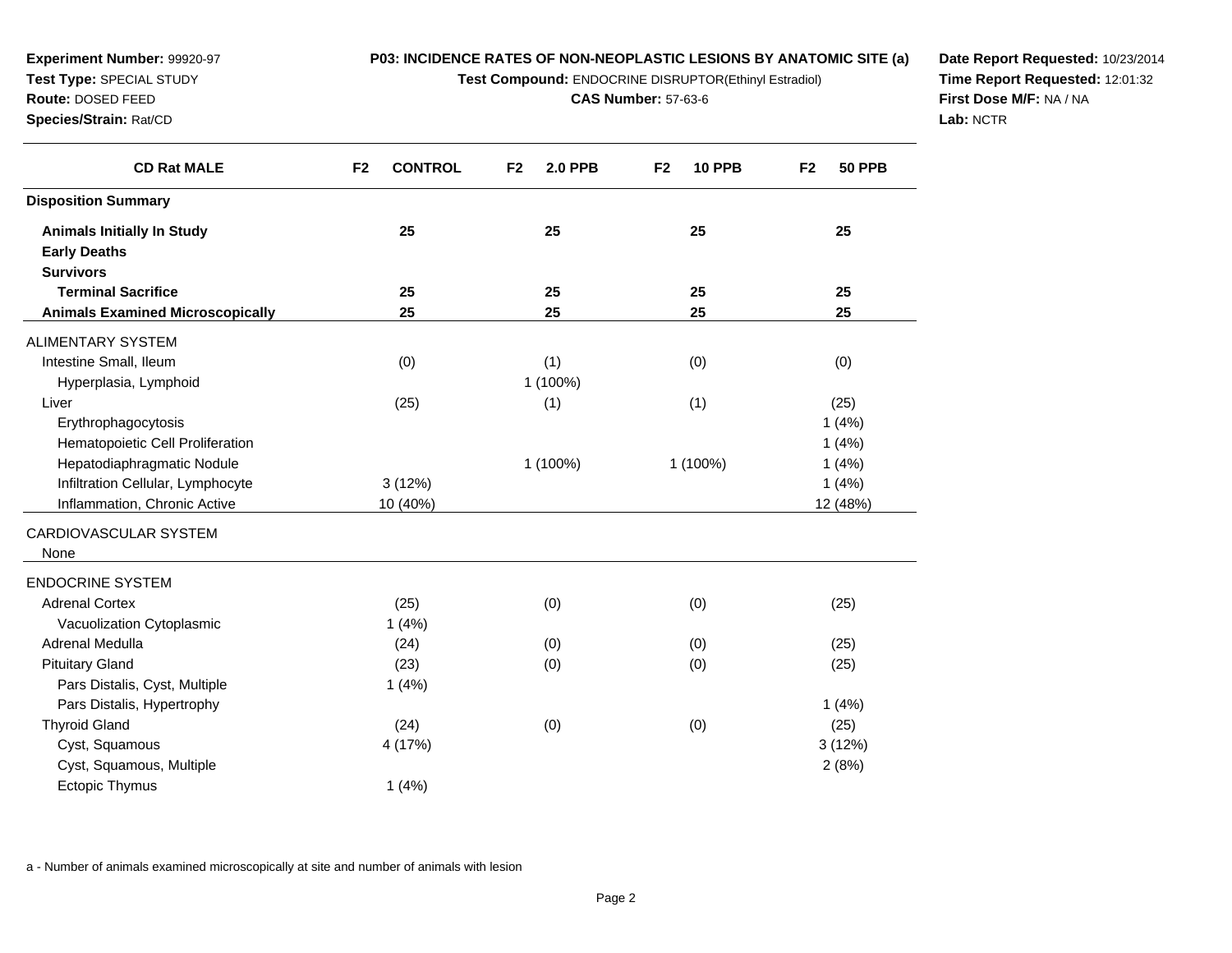| Experiment Number: 99920-97<br>Test Type: SPECIAL STUDY<br>Route: DOSED FEED<br>Species/Strain: Rat/CD | P03: INCIDENCE RATES OF NON-NEOPLASTIC LESIONS BY ANATOMIC SITE (a)<br>Test Compound: ENDOCRINE DISRUPTOR(Ethinyl Estradiol)<br><b>CAS Number: 57-63-6</b> |                                  |                                 |                                 | Date Report I<br><b>Time Report</b><br><b>First Dose M</b><br>Lab: NCTR |
|--------------------------------------------------------------------------------------------------------|------------------------------------------------------------------------------------------------------------------------------------------------------------|----------------------------------|---------------------------------|---------------------------------|-------------------------------------------------------------------------|
| <b>CD Rat MALE</b>                                                                                     | <b>CONTROL</b><br>F <sub>2</sub>                                                                                                                           | F <sub>2</sub><br><b>2.0 PPB</b> | <b>10 PPB</b><br>F <sub>2</sub> | <b>50 PPB</b><br>F <sub>2</sub> |                                                                         |
| <b>GENERAL BODY SYSTEM</b><br>None                                                                     |                                                                                                                                                            |                                  |                                 |                                 |                                                                         |
| <b>GENITAL SYSTEM</b>                                                                                  |                                                                                                                                                            |                                  |                                 |                                 |                                                                         |
| <b>Coagulating Gland</b>                                                                               | (25)                                                                                                                                                       | (23)                             | (25)                            | (25)                            |                                                                         |
| Developmental Malformation                                                                             | 8 (32%)                                                                                                                                                    | 5(22%)                           | 8 (32%)                         | 8 (32%)                         |                                                                         |
| Epididymis                                                                                             | (25)                                                                                                                                                       | (25)                             | (25)                            | (25)                            |                                                                         |
| Atrophy                                                                                                | 2(8%)                                                                                                                                                      | 2(8%)                            | 1(4%)                           | 1(4%)                           |                                                                         |
| Hypospermia                                                                                            | 3(12%)                                                                                                                                                     | 2(8%)                            | 1(4%)                           | 1(4%)                           |                                                                         |
| Infiltration Cellular, Lymphocyte                                                                      | 1(4%)                                                                                                                                                      | 1(4%)                            |                                 | 1(4%)                           |                                                                         |
| <b>Preputial Gland</b>                                                                                 | (0)                                                                                                                                                        | (2)                              | (0)                             | (0)                             |                                                                         |
| Duct, Dilatation                                                                                       |                                                                                                                                                            | 1(50%)                           |                                 |                                 |                                                                         |
| Inflammation, Suppurative                                                                              |                                                                                                                                                            | 2 (100%)                         |                                 |                                 |                                                                         |
| Prostate, Dorsal/Lateral Lobe                                                                          | (12)                                                                                                                                                       | (11)                             | (17)                            | (13)                            |                                                                         |
| Infiltration Cellular, Lymphocyte                                                                      | 8 (67%)                                                                                                                                                    | 10 (91%)                         | 15 (88%)                        | 10 (77%)                        |                                                                         |
| Inflammation, Suppurative                                                                              | 4 (33%)                                                                                                                                                    | 1(9%)                            | 2(12%)                          | 3(23%)                          |                                                                         |
| Prostate, Dorsal/lateral Lobe                                                                          | (13)                                                                                                                                                       | (14)                             | (8)                             | (12)                            |                                                                         |
| Prostate, Ventral Lobe                                                                                 | (25)                                                                                                                                                       | (25)                             | (25)                            | (25)                            |                                                                         |
| Infiltration Cellular, Lymphocyte                                                                      | 9(36%)                                                                                                                                                     | 8 (32%)                          | 8 (32%)                         | 11 (44%)                        |                                                                         |
| Inflammation, Suppurative                                                                              |                                                                                                                                                            | 4 (16%)                          | 1(4%)                           | 4 (16%)                         |                                                                         |
| <b>Rete Testes</b>                                                                                     | (24)                                                                                                                                                       | (24)                             | (23)                            | (25)                            |                                                                         |
| <b>Dilatation</b>                                                                                      | 2(8%)                                                                                                                                                      |                                  | 1(4%)                           | 1(4%)                           |                                                                         |
| Seminal Vesicle                                                                                        | (25)                                                                                                                                                       | (25)                             | (25)                            | (25)                            |                                                                         |
| <b>Depletion Secretory</b>                                                                             | 1(4%)                                                                                                                                                      | 1(4%)                            |                                 | 1(4%)                           |                                                                         |
| <b>Testes</b>                                                                                          | (25)                                                                                                                                                       | (25)                             | (25)                            | (25)                            |                                                                         |
| Seminif Tub, Degeneration                                                                              | 4 (16%)                                                                                                                                                    | 3(12%)                           | 2(8%)                           | 1(4%)                           |                                                                         |
| <b>HEMATOPOIETIC SYSTEM</b>                                                                            |                                                                                                                                                            |                                  |                                 |                                 |                                                                         |
| <b>Bone Marrow</b>                                                                                     | (25)                                                                                                                                                       | (0)                              | (0)                             | (25)                            |                                                                         |
| Erythroid Cell, Hyperplasia                                                                            |                                                                                                                                                            |                                  |                                 | 1(4%)                           |                                                                         |
| Myeloid Cell, Hyperplasia                                                                              | 2(8%)                                                                                                                                                      |                                  |                                 |                                 |                                                                         |

a - Number of animals examined microscopically at site and number of animals with lesion

**Date Report Requested:** 10/23/2014**Time Report Requested:** 12:01:32**F:** NA / NA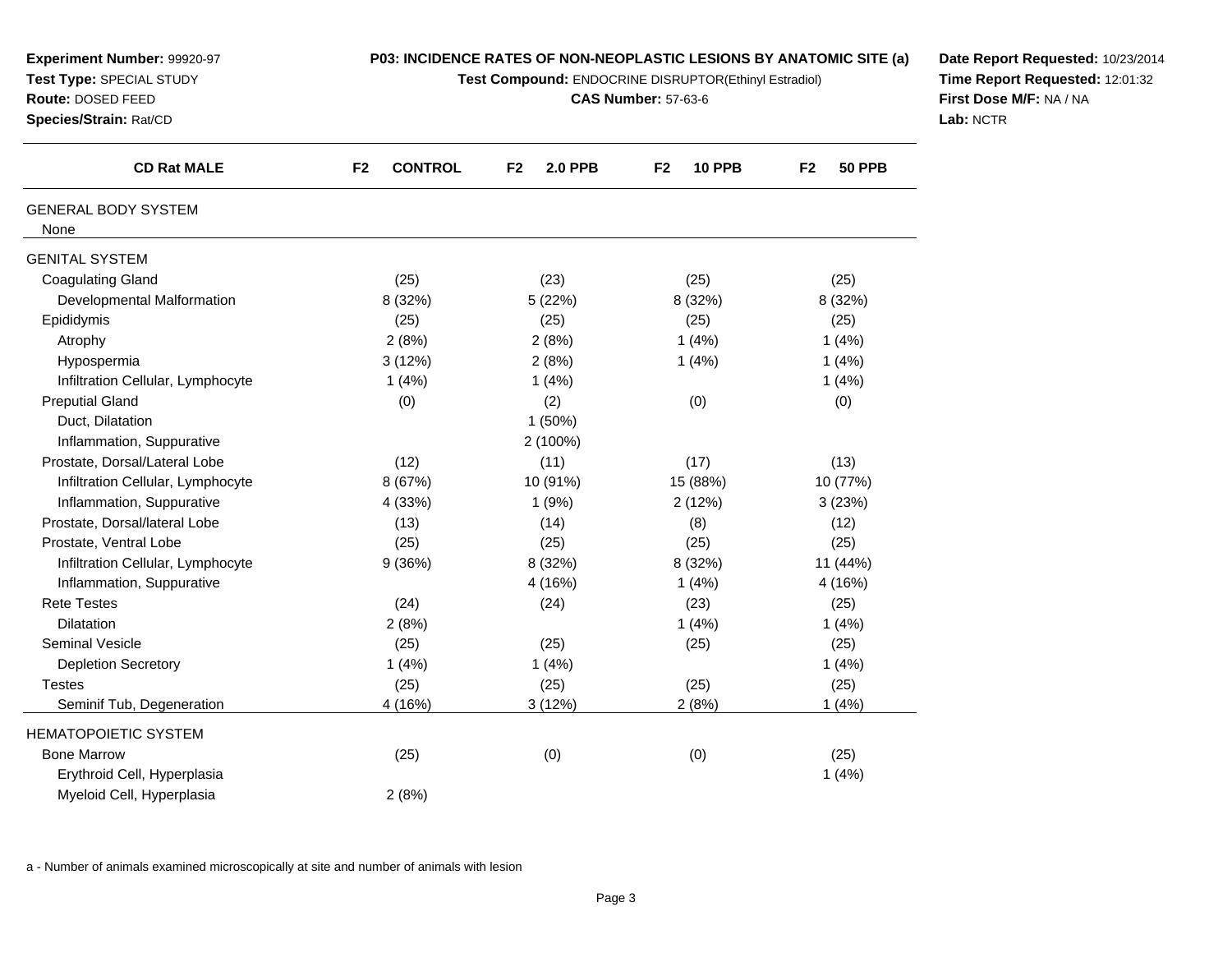**Test Compound:** ENDOCRINE DISRUPTOR(Ethinyl Estradiol)

**CAS Number:** 57-63-6

**Date Report Requested:** 10/23/2014 **Time Report Requested:** 12:01:32**First Dose M/F:** NA / NA**Lab:** NCTR

| <b>CD Rat MALE</b>                | F <sub>2</sub><br><b>CONTROL</b> | F <sub>2</sub><br><b>2.0 PPB</b> | <b>10 PPB</b><br>F <sub>2</sub> | F <sub>2</sub><br><b>50 PPB</b> |
|-----------------------------------|----------------------------------|----------------------------------|---------------------------------|---------------------------------|
| Spleen                            | (25)                             | (0)                              | (0)                             | (25)                            |
| Hematopoietic Cell Proliferation  | 1(4%)                            |                                  |                                 | 1(4%)                           |
| Pigmentation                      | 1(4%)                            |                                  |                                 | 4 (16%)                         |
| Thymus                            | (25)                             | (1)                              | (0)                             | (25)                            |
| Hemorrhage                        | 1(4%)                            | 1 (100%)                         |                                 |                                 |
| <b>INTEGUMENTARY SYSTEM</b>       |                                  |                                  |                                 |                                 |
| <b>Mammary Gland</b>              | (25)                             | (25)                             | (25)                            | (25)                            |
| Alveolus, Hyperplasia             | 3(12%)                           | 3(12%)                           | 7 (28%)                         | 13 (52%)                        |
| Duct, Hyperplasia                 |                                  | 5 (20%)                          | 8 (32%)                         | 12 (48%)                        |
| MUSCULOSKELETAL SYSTEM            |                                  |                                  |                                 |                                 |
| <b>Bone</b>                       | (25)                             | (0)                              | (0)                             | (25)                            |
| <b>NERVOUS SYSTEM</b>             |                                  |                                  |                                 |                                 |
| None                              |                                  |                                  |                                 |                                 |
| <b>RESPIRATORY SYSTEM</b>         |                                  |                                  |                                 |                                 |
| None                              |                                  |                                  |                                 |                                 |
| SPECIAL SENSES SYSTEM             |                                  |                                  |                                 |                                 |
| None                              |                                  |                                  |                                 |                                 |
| <b>URINARY SYSTEM</b>             |                                  |                                  |                                 |                                 |
| Kidney                            | (25)                             | (0)                              | (25)                            | (25)                            |
| Casts Protein                     | 1(4%)                            |                                  |                                 |                                 |
| Cortex, Cyst                      | 4 (16%)                          |                                  | 2(8%)                           | 4 (16%)                         |
| <b>Hyaline Droplet</b>            | 7 (28%)                          |                                  | 1(4%)                           | 8 (32%)                         |
| Infiltration Cellular, Lymphocyte | 21 (84%)                         |                                  | 7 (28%)                         | 21 (84%)                        |
| Inflammation, Chronic             | 1(4%)                            |                                  | 1(4%)                           |                                 |
| Interstitium, Fibrosis            |                                  |                                  |                                 | 1(4%)                           |
| Pelvis, Dilatation                |                                  |                                  | 2(8%)                           |                                 |
| Renal Tubule, Degeneration        |                                  |                                  | 1(4%)                           | 1(4%)                           |

a - Number of animals examined microscopically at site and number of animals with lesion

**Experiment Number:** 99920-97**Test Type:** SPECIAL STUDY**Route:** DOSED FEED**Species/Strain:** Rat/CD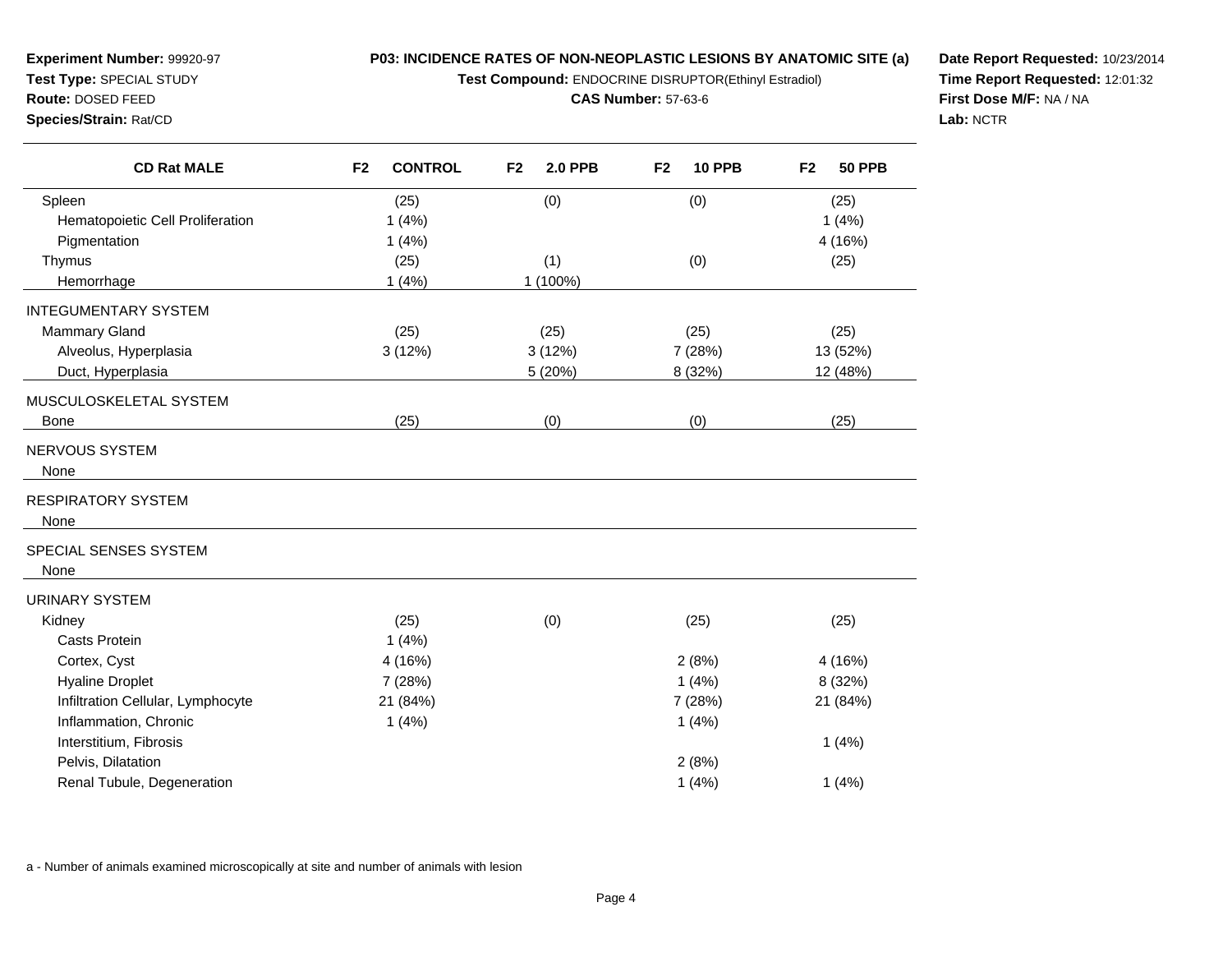| Experiment Number: 99920-97<br>Test Type: SPECIAL STUDY<br>Route: DOSED FEED<br><b>Species/Strain: Rat/CD</b> |                                  | <b>P03: INCIDENCE RATES OF NON-NEOPLASTIC LESIONS BY ANATOMIC SITE (a)</b><br>Test Compound: ENDOCRINE DISRUPTOR(Ethinyl Estradiol)<br><b>CAS Number: 57-63-6</b> |                                 |                                 | Date Report Requested: 10/23/2014<br>Time Report Requested: 12:01:32<br>First Dose M/F: NA / NA<br>Lab: NCTR |
|---------------------------------------------------------------------------------------------------------------|----------------------------------|-------------------------------------------------------------------------------------------------------------------------------------------------------------------|---------------------------------|---------------------------------|--------------------------------------------------------------------------------------------------------------|
| <b>CD Rat MALE</b>                                                                                            | <b>CONTROL</b><br>F <sub>2</sub> | <b>2.0 PPB</b><br>F <sub>2</sub>                                                                                                                                  | F <sub>2</sub><br><b>10 PPB</b> | <b>50 PPB</b><br>F <sub>2</sub> |                                                                                                              |
| Renal Tubule, Dilatation                                                                                      | 5(20%)                           |                                                                                                                                                                   | 2(8%)                           | 8 (32%)                         |                                                                                                              |
| Renal Tubule, Mineralization                                                                                  | 1 (4%)                           |                                                                                                                                                                   |                                 | 10 (40%)                        |                                                                                                              |
| Renal Tubule, Regeneration                                                                                    | 12 (48%)                         |                                                                                                                                                                   | 6(24%)                          | 10 (40%)                        |                                                                                                              |

\*\*\*END OF MALE DATA\*\*\*

a - Number of animals examined microscopically at site and number of animals with lesion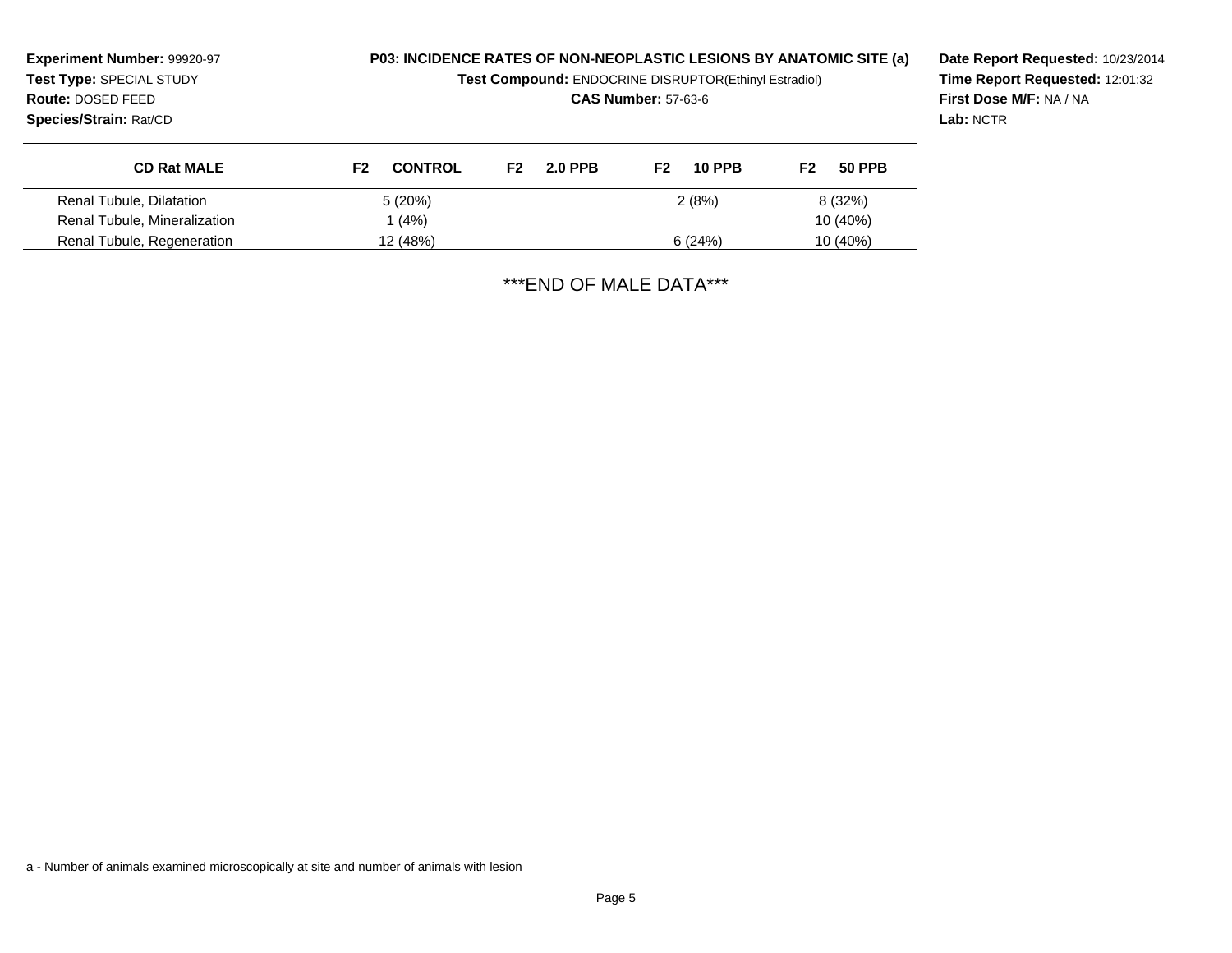**Test Compound:** ENDOCRINE DISRUPTOR(Ethinyl Estradiol)

**CAS Number:** 57-63-6

**Date Report Requested:** 10/23/2014**Time Report Requested:** 12:01:32**First Dose M/F:** NA / NA**Lab:** NCTR

| <b>CD Rat FEMALE</b>                    | F <sub>2</sub><br><b>CONTROL</b> | F <sub>2</sub><br><b>2.0 PPB</b> | <b>10 PPB</b><br>F <sub>2</sub> | F <sub>2</sub><br><b>50 PPB</b> |
|-----------------------------------------|----------------------------------|----------------------------------|---------------------------------|---------------------------------|
| <b>Disposition Summary</b>              |                                  |                                  |                                 |                                 |
| <b>Animals Initially In Study</b>       | 25                               | 25                               | 25                              | 25                              |
| <b>Early Deaths</b>                     |                                  |                                  |                                 |                                 |
| <b>Survivors</b>                        |                                  |                                  |                                 |                                 |
| <b>Terminal Sacrifice</b>               | 25                               | 25                               | 25                              | 25                              |
| <b>Animals Examined Microscopically</b> | 25                               | 25                               | 25                              | 25                              |
| <b>ALIMENTARY SYSTEM</b>                |                                  |                                  |                                 |                                 |
| Intestine Small, Ileum                  | (1)                              | (0)                              | (0)                             | (0)                             |
| Peyers Patch, Hyperplasia, Lymphoid     | 1 (100%)                         |                                  |                                 |                                 |
| Liver                                   | (25)                             | (0)                              | (3)                             | (25)                            |
| <b>Clear Cell Focus</b>                 |                                  |                                  |                                 | 1(4%)                           |
| Developmental Malformation              | 2(8%)                            |                                  | 1(33%)                          |                                 |
| Infiltration Cellular, Mast Cell, Focal | 1(4%)                            |                                  |                                 |                                 |
| Inflammation, Chronic                   |                                  |                                  | 1(33%)                          |                                 |
| Proliferation Connective Tissue, Focal  | 1(4%)                            |                                  | 1 (33%)                         |                                 |
| CARDIOVASCULAR SYSTEM<br>None           |                                  |                                  |                                 |                                 |
| <b>ENDOCRINE SYSTEM</b>                 |                                  |                                  |                                 |                                 |
| <b>Adrenal Cortex</b>                   | (25)                             | (0)                              | (0)                             | (25)                            |
| Adrenal Medulla                         | (25)                             | (0)                              | (0)                             | (25)                            |
| <b>Pituitary Gland</b>                  | (25)                             | (0)                              | (0)                             | (25)                            |
| Cyst                                    |                                  |                                  |                                 | 1(4%)                           |
| <b>Thyroid Gland</b>                    | (25)                             | (0)                              | (0)                             | (25)                            |
| Ultimobranchial Cyst                    |                                  |                                  |                                 | 1(4%)                           |

None

GENITAL SYSTEM

**Experiment Number:** 99920-97**Test Type:** SPECIAL STUDY**Route:** DOSED FEED**Species/Strain:** Rat/CD

a - Number of animals examined microscopically at site and number of animals with lesion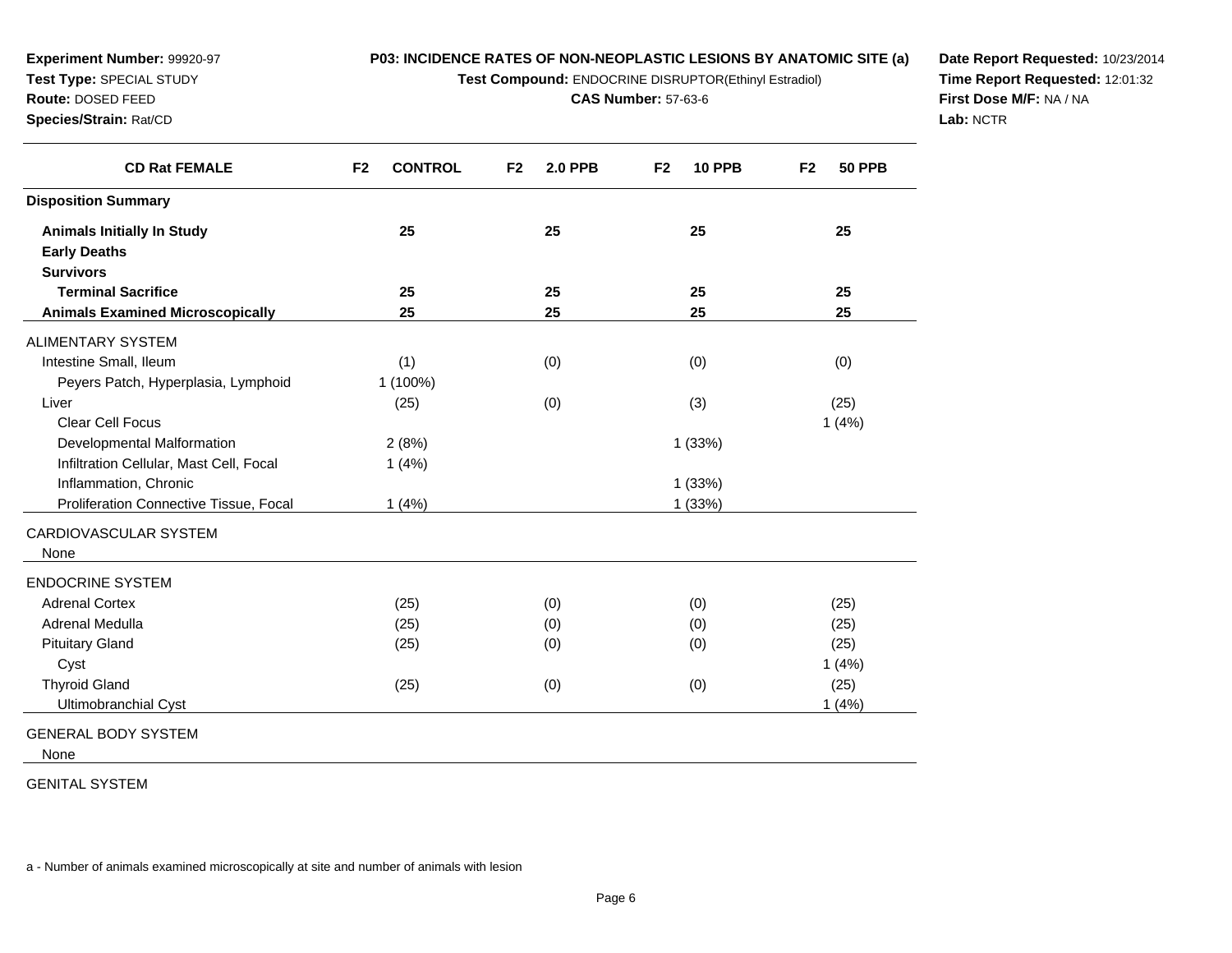**Test Compound:** ENDOCRINE DISRUPTOR(Ethinyl Estradiol)

#### **CAS Number:** 57-63-6

**Date Report Requested:** 10/23/2014**Time Report Requested:** 12:01:32**First Dose M/F:** NA / NA**Lab:** NCTR

| <b>CD Rat FEMALE</b>         | <b>CONTROL</b><br>F <sub>2</sub> | <b>2.0 PPB</b><br>F <sub>2</sub> | F <sub>2</sub><br><b>10 PPB</b> | F <sub>2</sub><br><b>50 PPB</b> |
|------------------------------|----------------------------------|----------------------------------|---------------------------------|---------------------------------|
| <b>Clitoral Gland</b>        | (1)                              | (2)                              | (1)                             | (0)                             |
| Abscess                      |                                  | 1(50%)                           |                                 |                                 |
| Distended                    | 1 (100%)                         | 1(50%)                           | 1 (100%)                        |                                 |
| Inflammation, Chronic        |                                  | 1(50%)                           |                                 |                                 |
| Inflammation, Chronic Active | $1(100\%)$                       | $1(50\%)$                        | 1 (100%)                        |                                 |
| Ovary                        | (25)                             | (25)                             | (25)                            | (25)                            |
| Corpus Luteum, Cyst          |                                  | 1(4%)                            |                                 |                                 |
| Cyst                         | 1(4%)                            |                                  | 1(4%)                           |                                 |
| <b>Diestrus</b>              | 12 (48%)                         | 14 (56%)                         | 13 (52%)                        | 8 (32%)                         |
| <b>Estrus</b>                | 5 (20%)                          | 4 (16%)                          | 5 (20%)                         | 5 (20%)                         |
| <b>Metestrus</b>             | 2(8%)                            | 4 (16%)                          | 2(8%)                           | 5 (20%)                         |
| Proestrus                    | 6(24%)                           | 3(12%)                           | 5 (20%)                         | 7 (28%)                         |
| Oviduct                      | (25)                             | (25)                             | (25)                            | (25)                            |
| <b>Uterus</b>                | (25)                             | (25)                             | (25)                            | (25)                            |
| <b>Diestrus</b>              | 10 (40%)                         | 12 (48%)                         | 11 (44%)                        | 8 (32%)                         |
| <b>Estrus</b>                | 4 (16%)                          | 4 (16%)                          | 5(20%)                          | 5(20%)                          |
| <b>Metestrus</b>             | 6(24%)                           | 6(24%)                           | 4 (16%)                         | 5 (20%)                         |
| Proestrus                    | 5 (20%)                          | 3(12%)                           | 5 (20%)                         | 7(28%)                          |
| Vagina                       | (25)                             | (25)                             | (25)                            | (23)                            |
| <b>Diestrus</b>              | 11 (44%)                         | 12 (48%)                         | 10 (40%)                        | 7 (30%)                         |
| <b>Estrus</b>                | 6(24%)                           | 4 (16%)                          | 5 (20%)                         | 7 (30%)                         |
| <b>Metestrus</b>             | 3(12%)                           | 6(24%)                           | 5 (20%)                         | 4 (17%)                         |
| Mucocyte, Hyperplasia        |                                  | 2(8%)                            |                                 |                                 |
| Proestrus                    | 5 (20%)                          | 3(12%)                           | 5(20%)                          | 5 (22%)                         |
| <b>HEMATOPOIETIC SYSTEM</b>  |                                  |                                  |                                 |                                 |
| <b>Bone Marrow</b>           | (25)                             | (0)                              | (0)                             | (25)                            |
| Spleen                       | (25)                             | (0)                              | (0)                             | (25)                            |
| Pigmentation                 | 1(4%)                            |                                  |                                 | 1(4%)                           |
| Thymus                       | (25)                             | (0)                              | (0)                             | (25)                            |
|                              |                                  |                                  |                                 |                                 |

a - Number of animals examined microscopically at site and number of animals with lesion

**Experiment Number:** 99920-97**Test Type:** SPECIAL STUDY**Route:** DOSED FEED**Species/Strain:** Rat/CD

 $\overline{\phantom{0}}$ 

—<br>—